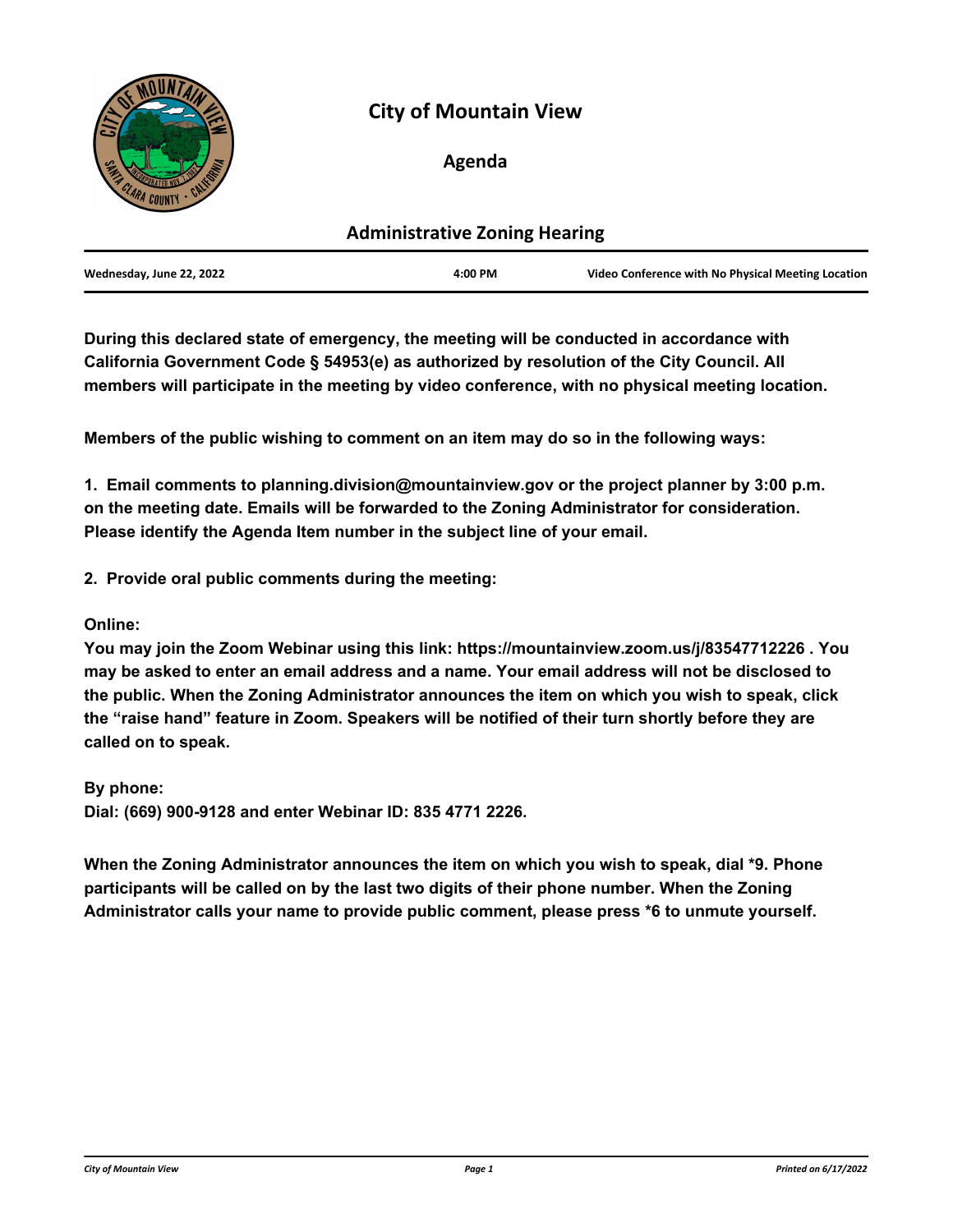## **1. CALL TO ORDER**

# **2. ORAL COMMUNICATIONS FROM THE PUBLIC**

### **3. CONSENT CALENDAR**

**3.1** [1885 Miramonte Avenue, Arturo Levenfeld for HMC Architects, PL-2021-233;](http://mountainview.legistar.com/gateway.aspx?m=l&id=/matter.aspx?key=6574) APN: 193-29-012

Request for a modification to a previously approved Conditional Use Permit, Planned Unit Development Permit, and Development Review Permit (PL-2017-346) to add 16,727 square feet of administrative space to Building 100; Heritage Tree Removal Permit to remove one (1) Heritage Tree at St. Francis High School on a 25-acre project site; and a determination the project is categorically exempt pursuant to Section 15314 ("Minor Additions to Schools") of the CEQA Guidelines. This project is located on the east side of Miramonte Avenue between Cuesta Drive and Covington Drive in the R1-7.5 (Single-Family Residential) district.

Project Planner: Erin Horan

*Attachments:*

[Staff Memo](http://mountainview.legistar.com/gateway.aspx?M=F&ID=34798eff-a4b2-440d-8f4e-f247c5320324.pdf) [Findings Report](http://mountainview.legistar.com/gateway.aspx?M=F&ID=43885935-bf46-46d9-8551-535a89e5f04b.pdf) [Plan Set](http://mountainview.legistar.com/gateway.aspx?M=F&ID=5a22730d-d8cf-4ca1-9854-3239e1fdfed3.pdf)

**3.2** 580 North Rengstorff Avenue, Unit K, Jonas Pikauskas for Curo Pet Management Corp, PL-2022-046; APN: 147-18-051

[Request for a Conditional Use Permit to allow an animal service establishment](http://mountainview.legistar.com/gateway.aspx?m=l&id=/matter.aspx?key=6575) (small veterinary hospital), replacing a restaurant use, in an existing multi-tenant commercial shopping center; and a determination the project is categorically exempt pursuant to Section 15303 ("New Construction or Conversion of Small Structures") of the CEQA Guidelines. This project is located on the southwest corner of North Rengstorff Avenue and West Middlefield Road in the CN (Commercial- Neighborhood) district.

Project Planner: Ellen Yau

*Attachments:*

[Staff Memo](http://mountainview.legistar.com/gateway.aspx?M=F&ID=b4fbf327-b1c7-4f40-a5c9-85960ec613c6.pdf) [Findings Report](http://mountainview.legistar.com/gateway.aspx?M=F&ID=c0ccd78e-e782-42bf-a951-01d7b1d2a65d.pdf) [Plan Set](http://mountainview.legistar.com/gateway.aspx?M=F&ID=ef4c5a09-6f06-44f2-9018-592ceb8681d5.pdf)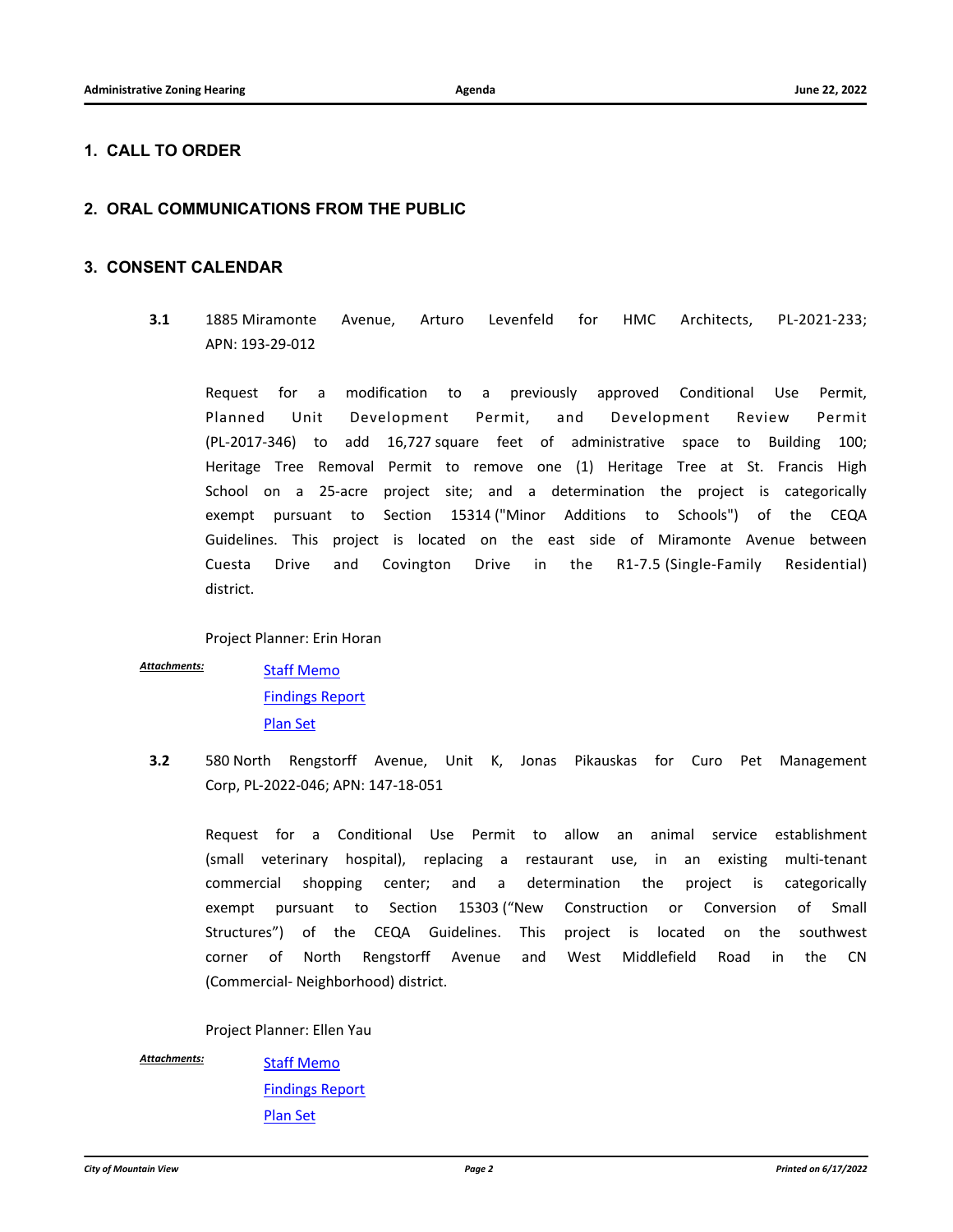#### **3.3** 738 Villa Street, James Dimapasok, PL-2022-051; APN: 158-20-008

[Request for a Provisional Use Permit to allow a 667 square foot restaurant use in](http://mountainview.legistar.com/gateway.aspx?m=l&id=/matter.aspx?key=6576) an existing multi-tenant commercial building on a 0.20-acre project site; and a determination the project is categorically exempt pursuant to Section 15303 ("New Construction or Conversion of Small Structures") of the CEQA Guidelines. This project is located on the north side of Villa Street between Castro Street and Hope Street in the P-19 (Downtown) Precise Plan.

Project Planner: Erin Horan

[Staff Memo](http://mountainview.legistar.com/gateway.aspx?M=F&ID=26dcca1c-c41b-41b2-b8c0-af1a5e186188.pdf) [Findings Report](http://mountainview.legistar.com/gateway.aspx?M=F&ID=4c87b289-6ade-4244-be05-74813b51d422.pdf) [Plan Set](http://mountainview.legistar.com/gateway.aspx?M=F&ID=3e43d6b7-54d5-4184-ba17-2c98e0d665a8.pdf) *Attachments:*

#### **4. PUBLIC HEARING**

#### **4.1** \*\*CONTINUED FROM MAY 11, 2022\*\*

730 Central Avenue, Zachary Trailer, PL-2021-007; APN: 158-45-001

[Request for a Conditional Use Permit for a multi-family residential use;](http://mountainview.legistar.com/gateway.aspx?m=l&id=/matter.aspx?key=6508) Development Review Permit for construction of a new 4-story, 21-unit apartment building, replacing an existing commercial building, with a State Density Bonus with development waivers on a 0.24-acre project site; and a determination the project has prepared an Initial Study/Mitigated Negative Declaration per the CEQA Guidelines. This project is located on the north side of Central Avenue between Moffett Boulevard and Horizon Avenue in the CRA (Commercial/Residential-Arterial) district.

### Project Planner: Margaret Netto

*Attachments:*

**[Staff Memo](http://mountainview.legistar.com/gateway.aspx?M=F&ID=9dd2e707-0bbe-429c-a2b9-09e43f77adbb.pdf)** [Findings Report](http://mountainview.legistar.com/gateway.aspx?M=F&ID=571acf09-9cf2-4169-ba7e-5269d1ec43ee.pdf) [Plan Set](http://mountainview.legistar.com/gateway.aspx?M=F&ID=a259a4e3-fae6-4090-825d-2dc3702a6958.pdf) [Initial Study/Draft Mitigated Negative Declaration](http://mountainview.legistar.com/gateway.aspx?M=F&ID=31b68735-01fa-4704-8d50-819ecd619840.pdf)

# **5. ADJOURNMENT**